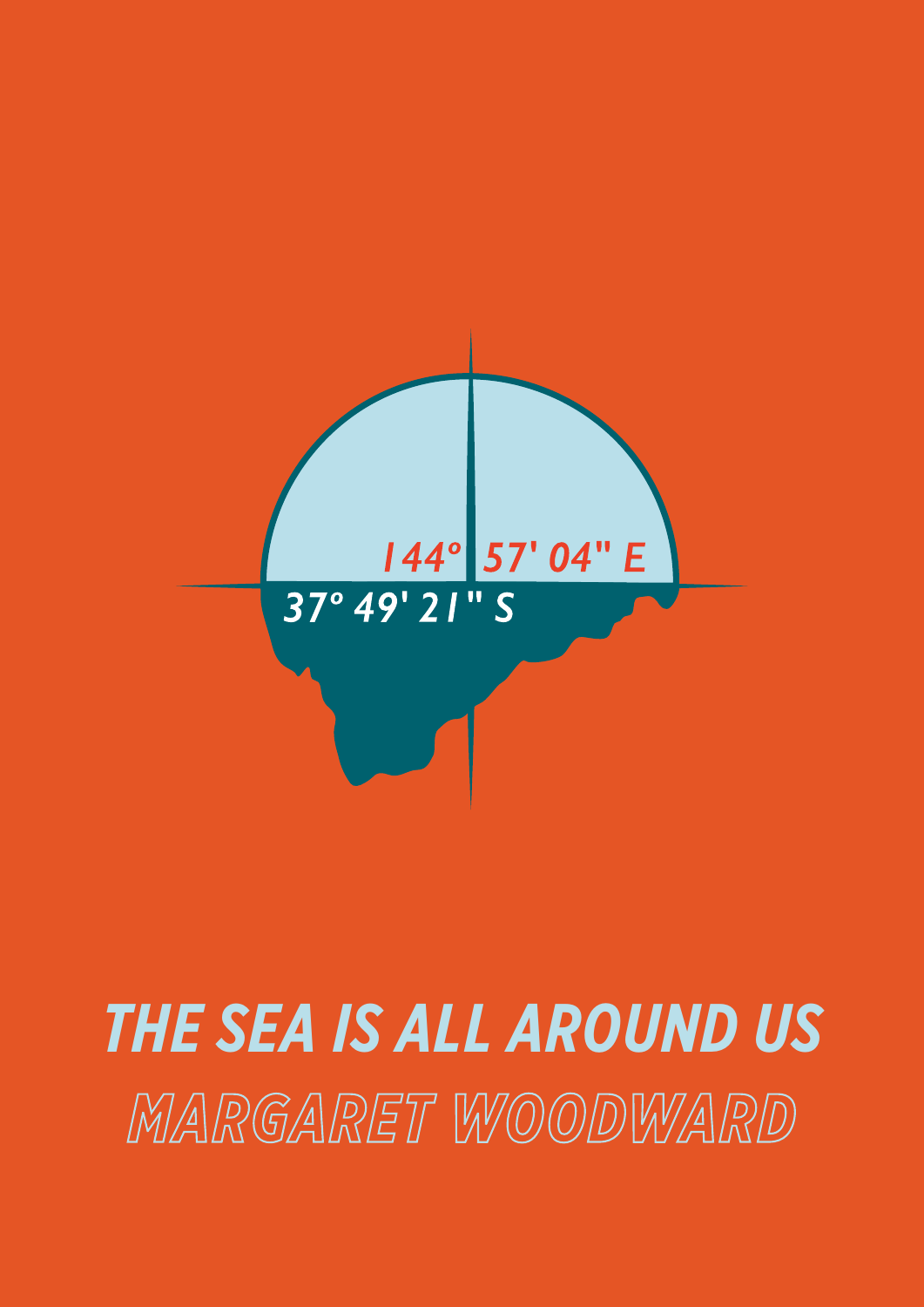#### *THE SEA IS ALL AROUND US*

Margaret Woodward Dome Gallery, The Mission to Seafarers Victoria Docklands, Melbourne, Australia 11-21 May 2015

Margaret Woodward is Associate Professor of Design at Charles Sturt University, Australia.

## *ACKNOWLEDGEMENTS*

*The sea is all around us* is generously supported by the Faculty of Arts and the Institute for Land Water and Society at Charles Sturt University; The Mission to Seafarers Victoria and Bendigo Wealth. I would also like to acknowledge the assistance of Justy Phillips and Craig Bremner; Print Mail Logistics, Hobart; Waldemar at Nordlys Produckter, Poland; Bill Reid, Catherine McLay and the volunteers at the Mission to Seafarers Victoria. I am indebted to the visiting seafarers who have brought this project to life.





*"For their safe and efficient operations, ships depend on seafarers working far from their home and family for months, sometimes years – often in harsh and dangerous conditions.* 

*As an island nation Australia relies on seafarers.* 

*The work of the Mission to Seafarers is a way of acknowledging their work and hardships, by provision of support."*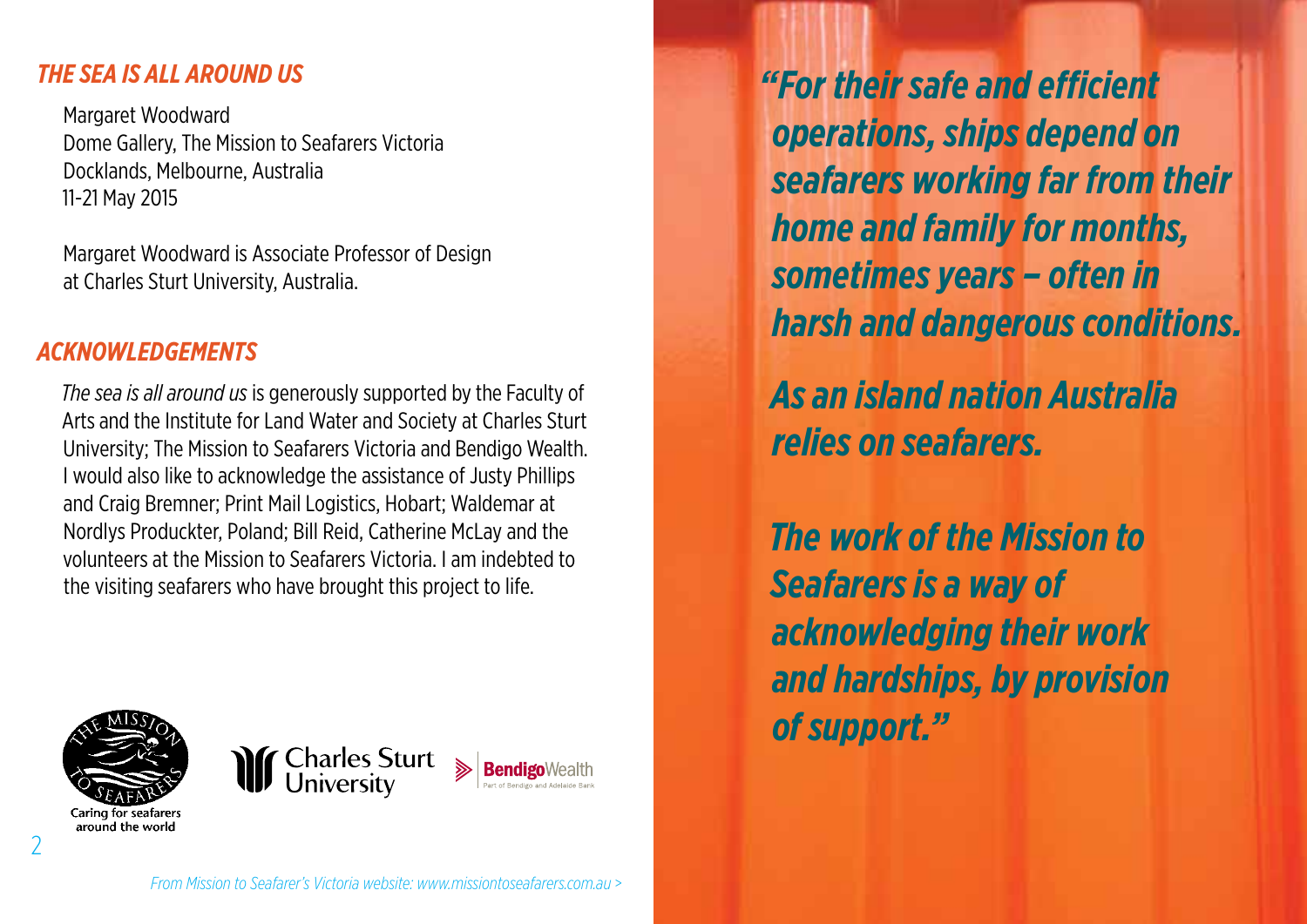I have always lived on islands. Some surrounded by sea and others, urban and rural islands surrounded by vast tracts of land. My parents first met at sea, on the S.S. ORION which left from Melbourne for England on 19 May 1955. They, like other Australians drawn by the adventure and sophistication of life and art in Europe, were following a reverse migration. My siblings and I grew up on romantic stories of our parents' voyage 'abroad' and how later on their return journey, now married and expecting their first child, they were marooned for 7 weeks in the Indian Ocean due to engine trouble and the crew's unrest. As a girl, my bedroom overlooked the Port of Launceston and I grew up watching the comings and goings of dredges and barges in the River Tamar, merchant ships loading and offloading apples, wool, cars and machinery. It is now possible to 'virtually' overlook almost any port in the world. Global docks are viewed by taking remote control of a live video web camera. One can view thousands of shipping containers laid out like a tessellated carpet, with ships berthed alongside concrete docks, their names, destination and cargo data instantly available with the click of the mouse. Zoom in and suddenly the port comes to life. You can see cables fluttering in the wind and the steady stevedoring movements of forklifts and cranes. Everything brought to the fore in high visibility.

# *SEAROAD TAMAR, Australia*

My mother's brother was a seafarer, sometimes carrying goods across Bass Strait to Launceston. When I was young we knew that not long after watching my uncle's ship berth, he would appear at the back fly-wire door, bottle of beer in hand and settle in

for an evening of stories. My uncle served in the Merchant Navy 4

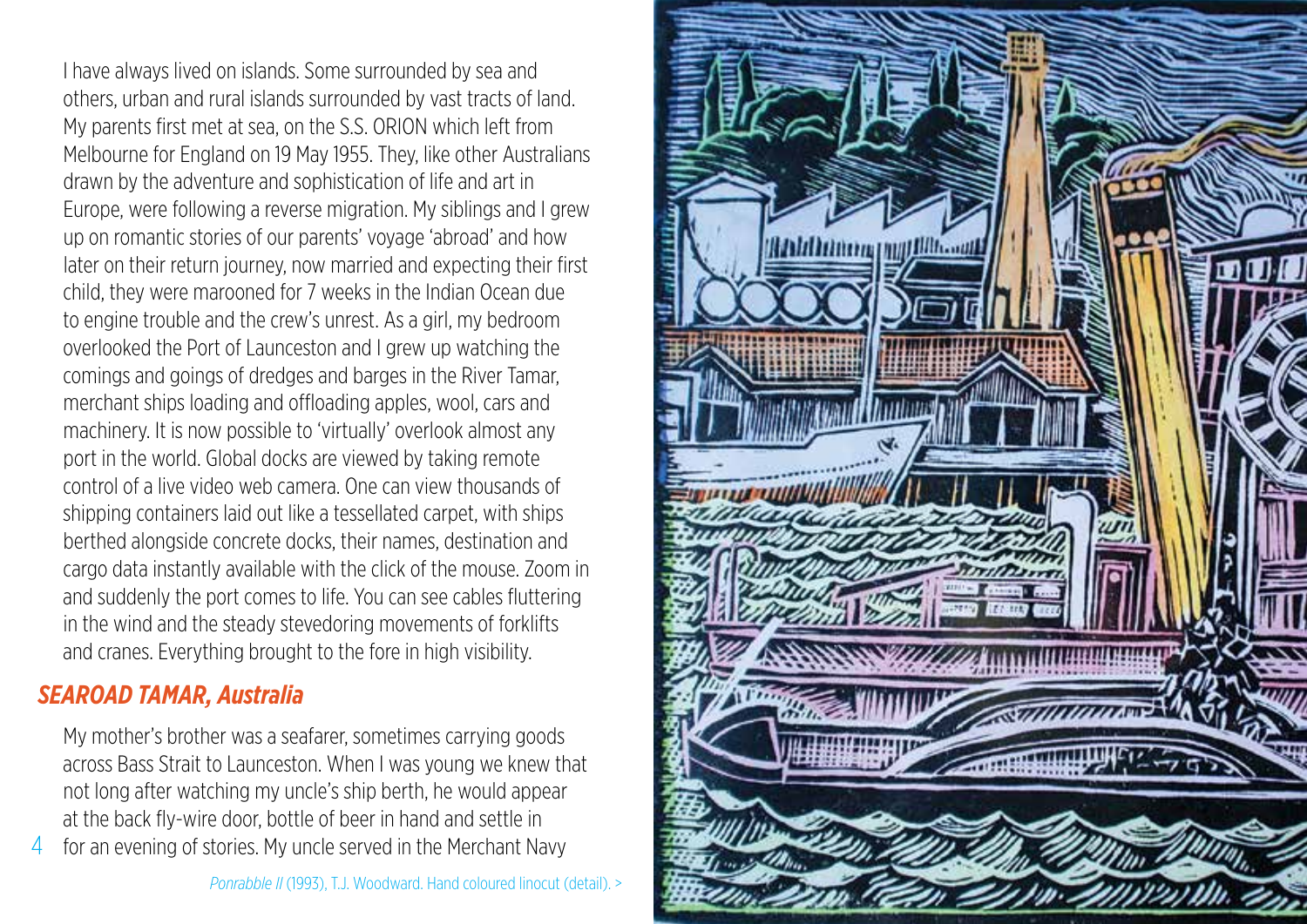and on the S.S. YARRA and was lost at sea for 10 days during World War II. He led a seafaring life and found company in the Seamen's Missions in various ports around the world. Sadly, many years later it was my father who was lost at sea. Today, I live in a repurposed Sea Scout Hall, with a verandah shaped like a ship's prow, and the sound of waves lapping its balconies and decks. The sea is all around us.

# *GLOBAL GALAXY, Panama*

*The Sea is All Around Us* is an installation inviting seafarers and visitors to participate in a global project which aims to map the mobile life of seafaring souvenirs. For a fortnight in May 2015, visiting seafarers activate a chalk drawn compass on the circular floor of the Dome Gallery at The Mission to Seafarers Victoria in Flinders Street, Melbourne, marking the intersection of its latitude and longitude (37 º 49'21" S 144º 57'03"E). Over these two weeks the Dome Gallery will be inscribed with marks mapping the multifarious journeys made by seafarers, recording destination and departure ports, homelands and waterways, and in doing so will make visible a small segment of the global patterns of seafaring. Custom-made souvenirs designed for the installation are gifted to seafarers as gestures of welcome and receptacles for future memories. I design these souvenirs in Australia and have them manufactured in Poland so they can continue their journey by sea, to destinations far beyond the Dome. Each of the limited edition enamelware mugs, postcards and catalogues imprinted with a QR code become trackable, mobile objects. Like messages in bottles these souvenirs will leave our shores, as ambassadors, carrying with them memories of the Norla Dome, the waters

*Floor chalk drawing* (2015). (Detail). >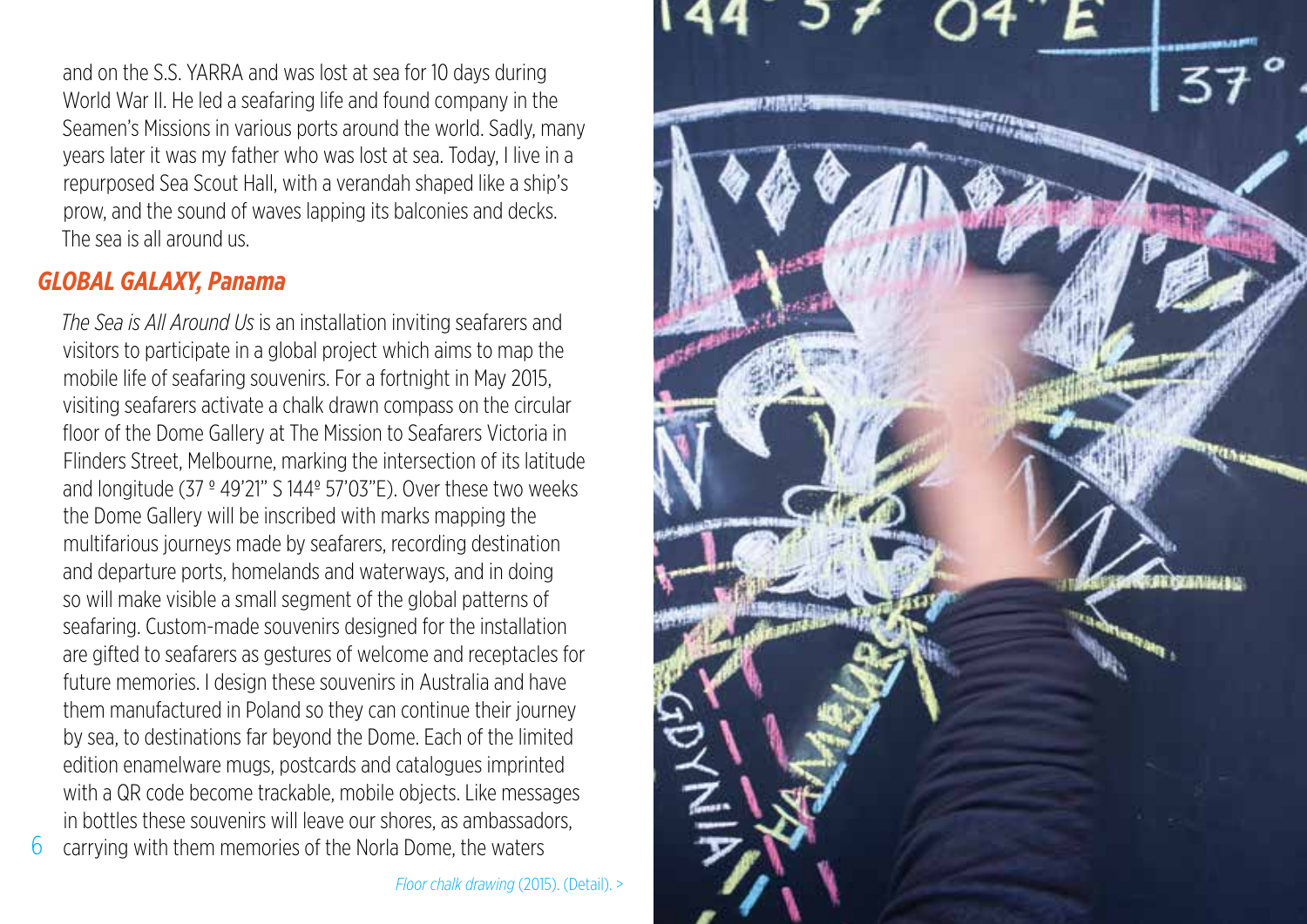of Port Phillip Bay, Australia's red soil and vegetation, and the passage of a fleeting visit to Melbourne.

## *GLEAMING OASIS, Panama*

As an artist and researcher at Charles Sturt University, located in inland New South Wales, I am often at a distance from Australia's coastal edges. The university's many campuses are distributed in a network of agri-urban population clusters, rural 'islands' surrounded by agricultural land<sup>1</sup>. I work in the Faculty of Arts which embraces diverse disciplinary perspectives including creative arts, social welfare, social work, psychology, theology, customs and excise, policing and security, social justice, human geography, politics, history and humanities. *The Sea is All Around Us* pays attention to the working lives of seafarers and threads together many of these fields in the welcoming and safe environment of The Mission to Seafarers Victoria. Background research for this project has led to many conversations with volunteers, staff from Ports of Melbourne and ex-seafarers, all of whom speak of the loneliness and isolation of contemporary seafaring, quick turnarounds and short stays in port, dangerous conditions at sea, the regimented working life and the impact of these factors on seafarers families. I am grateful for these conversations and the many destinations to which they lead.

The Mission to Seafarers Victoria is located at latitude 37 º 49'21" S and longitude 144º 57'03"E in the heritage building at 717 Flinders Street, Docklands. It has welcomed seafarers continuously for nearly 100 years. The Mission, designed by architect Walter Butler is built in a Spanish Mission style and was completed in 1917.

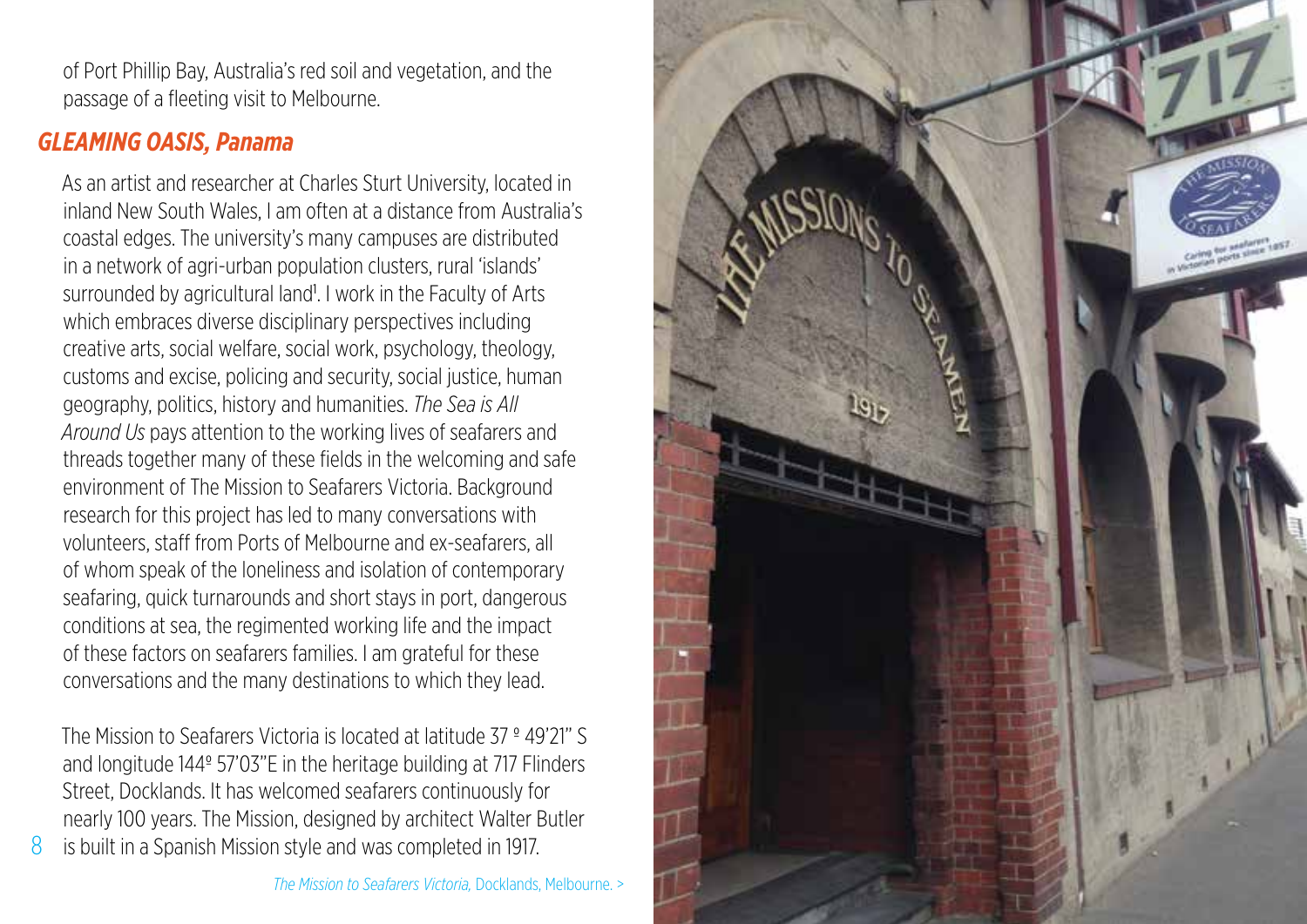Its architectural style accords with its function as a mission. Inside is a complex which feels like a village, enclosed within stucco walls and complete with a courtyard, garden, kitchen, chapel, dining room and a circular gymnasium (now a gallery space called the Norla Dome). Peter the Mariner's Chapel offers a place for reflection, while the sociability of the Flying Angel Club Hall provides a warm oasis – a respite from the city and its port. It is a mission within a mission. On the door, a laser-printed sign greets visitors, saying *'This Mission is more than a building. It is a collection of unique people. We strive to offer a warm welcome to all'*. Seafarers are brought to the mission from Melbourne's ports in a mini-bus where they sign the visitor book, a living archive that logs names, nationalities, ship's names and ports. PATRAIKOS, Liberia; BOX EMMA, Marshall Islands; GOLIATH, Australia; MOL EARNEST, Panama; FRISIA ALLER, Liberia<sup>2</sup>.

## *GOLDEN RESOLUTION, Hong Kong*

Local visitors curious about the anachronistic island surrounded by Melbourne's remodeled docklands are welcomed inside. They mingle with working seafarers, port workers, chaplains, volunteers and artists. The Mission to Seafarers Victoria is more than the collection of unique people that enter its doors day in and day out. It is also a unique collection of objects; a time capsule recording maritime histories and memories, a living archive of memorials and souvenirs. From the moment you set foot on the inlaid terrazzo mariner's compass in the foyer you are entering an environment steeped in artefacts from the sea; the chapel's pulpit carved in the shape of a ship's poop deck, a brass ship's 10 bell inscribed with the name DIOMED, a flag listing the many

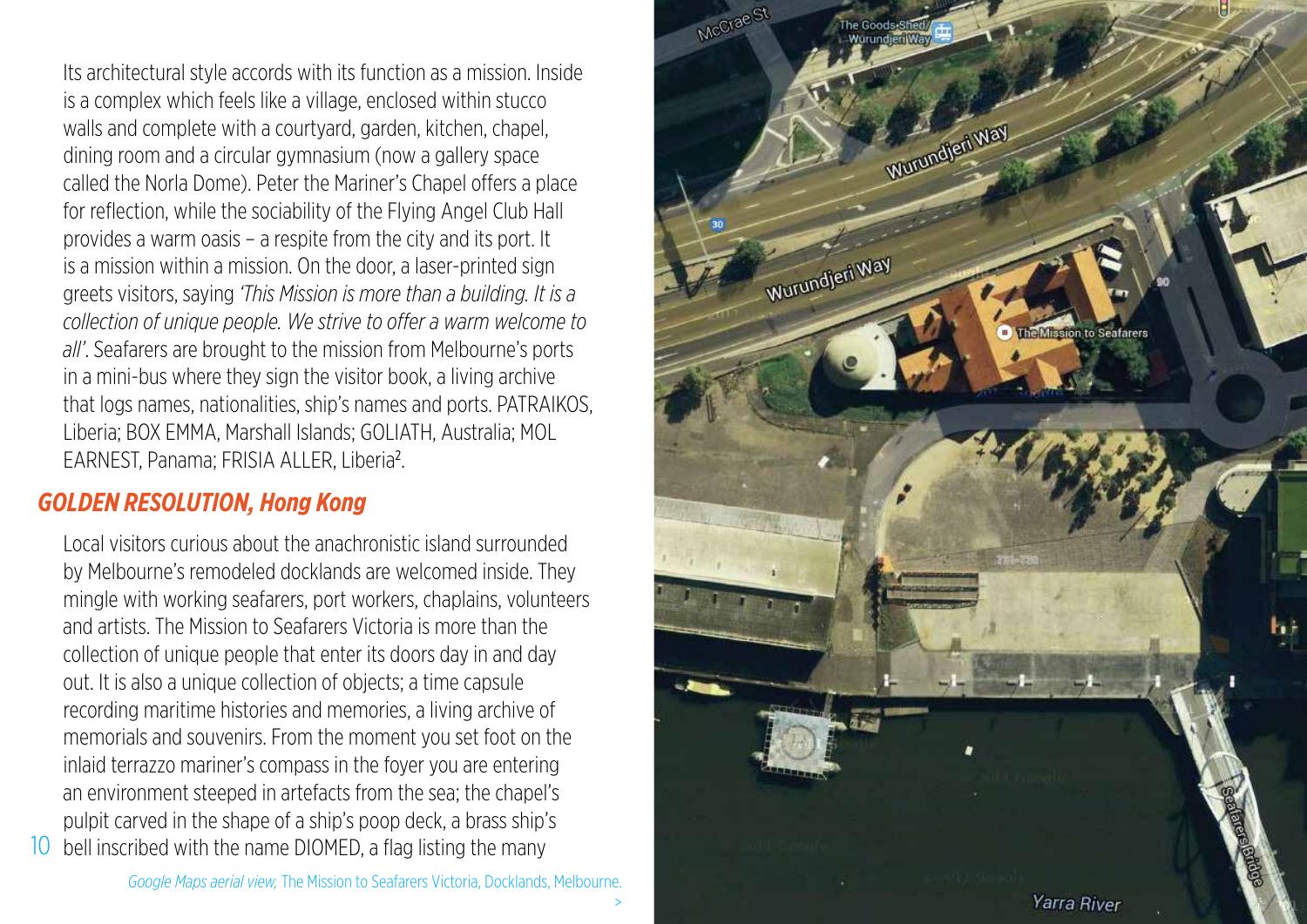names of Australia's merchant sailors who served in the British Merchant Navy fleet during the second world war, and stained glass windows commemorating seafarers lost at sea. In The Mission's archives are letters, photographs, visitor books, badges, newspaper clippings and souvenirs from de-commissioned ships<sup>3</sup>. These artefacts that once formed part of the everyday working life of ships and seafarers are emotionally charged, touchstones of memories, integrated into a working mission. They are a link to nostalgia, to memory, to loss and longing. Through their 'emotional life' they are transformed from everyday objects into a highly significant collection of powerful emotional triggers.

## *AFRICAN TERN, Bahamas*

*The Sea is All Around Us* marks the third stage of *Tourism Telemetry,* my ongoing research project which seeks to reveal the 'mobile life' of souvenirs<sup>4</sup>. This artwork builds on two recent projects in which I use creative practice to activate souvenirs as a strategy for research generation. In *Greetings from Aggaw Aggaw,* a sculptural installation at Wagga Wagga Art Gallery (2011), I created a 'fictive' destination complete with its own customised souvenir cloth badges, engraved pencils, postcards and footstools. In *Tabletop Cairns*, Reykjavik (2012), I compared the islands of Iceland and Tasmania through souvenir objects that travelled between the two locations. This artwork explored the capacity of souvenirs to transmit messages about remote places to distant audiences. The *Tourism Telemetry* project uses the concept of telemetry to understand how souvenirs as portable artefacts have the capacity to carry and send messages about places,

*Stained Glass Window* (detail), Peter the Mariner's Chapel, The Mission to Seafarers Victoria *>* 12 remotely. Telemetry is used in science to measure and send data

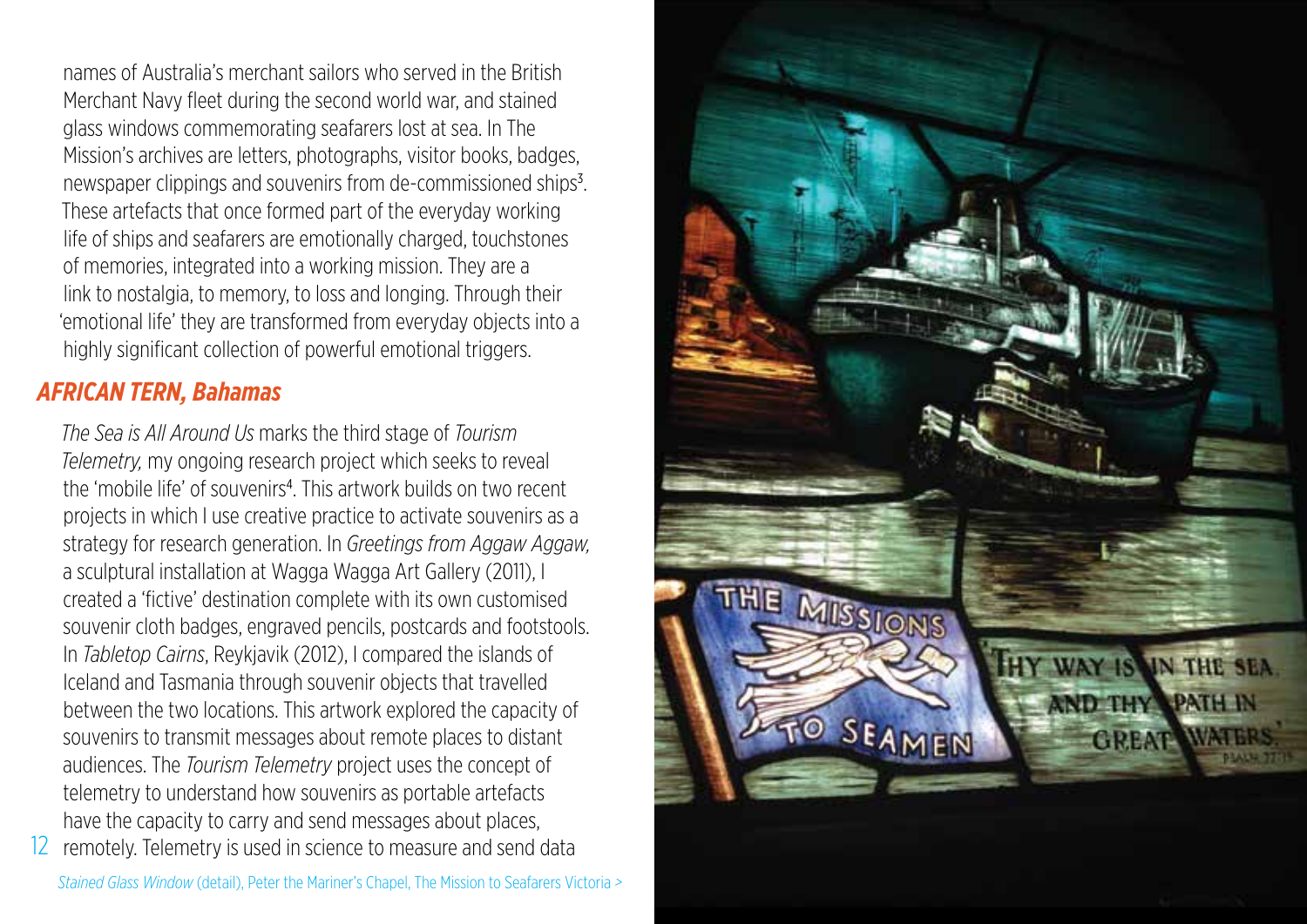through transmitters back to distant monitoring stations. It is used for example to track the movements of wildlife that have been tagged with radio transmitters, or to transmit meteorological data from weather balloons to weather stations. Extending the notion of telemetry to souvenirs allows us to understand their potential as transmitters of information about destinations and places. Purchased at a distance and then sent as gifts to others or carried home, souvenirs transmit representations and myths about places to their receiving 'stations' in the domestic settings of everyday life. Cultural studies scholar Beverly Gordon proposes that the power of souvenirs is enhanced by their travel. Sent as messengers from places of heightened, extraordinary experience souvenirs are received back in the realm of the ordinary<sup>5</sup>.

#### *SHANGHAI HIGHWAY, Panama*

Making visible the complex geography of seafaring is possible through a range of technologies and means. My tools of chalk, mobile phone, tablet, QR codes, websites and conversations become my tracking devices. I map the journeys of seafaring visitors using a mariner's compass and chalk to make a series of floor drawings. The ebb and flow of routes accumulate and blur with the drawing process, a time-lapse of journeys made and imagined that registers seafarer's destinations over a two week period. Recent conversations at The Mission have led me to the many websites and apps available that incorporate sophisticated Geographical Information Systems (GIS), Satellite imagery and Global Positioning Systems (GPS). In tandem with the Universal Shipborne Automatic Identification System (AIS) – a telemetry system used on vessels for identifying, locating and tracking

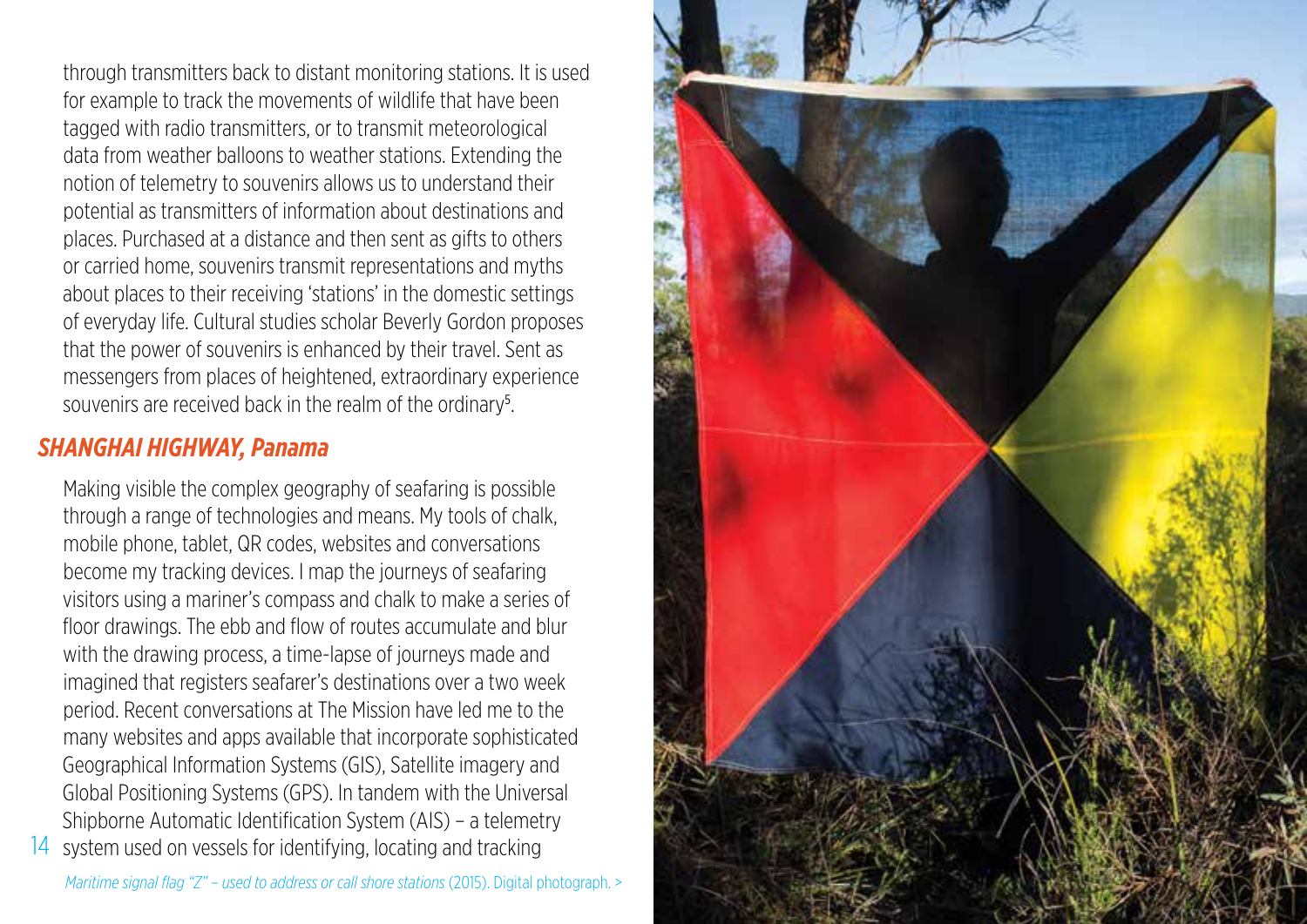shipping traffic – these technologies work in consort to deliver live shipping data on public sites such as Marine Traffic<sup>6</sup>. Data on ships' location, tracking, cargo, type, size, capacity, speed, draught and more are available at all hours, in ports all over the world. As I write this essay, the Marine Traffic website hosts live data on 70,645 ships worldwide. ARGENT FREESIA, Panama; ZEMIRA, Australia; OCEAN CROWN, Singapore; MACHIAVELLI, New Zealand.<sup>7</sup>

## *GLOBAL VISION, Panama*

Like seafarers, souvenirs have complex social and geographical lives. Some souvenirs are crafted and made in the place they are purchased, but more commonly they are produced somewhere entirely different and inscribed with words which connect them to a location. Their association with place makes them what Beverly Gordon<sup>8</sup> and Dean MacCannell<sup>9</sup> call tourist 'markers'. They carry the mark of the place they represent, through image or text or invisibly through memories associated with a particular place. This quality as a marker makes it possible map their place of purchase and representation. However the souvenir's place of production is less easy to map and frequently bears no relation to the place they represent. Shipped to Australia by ships and seafarers, the geographic life of the enamelware mugs in this installation is typical of most souvenirs, and indeed most commodities that we accept into our lives.

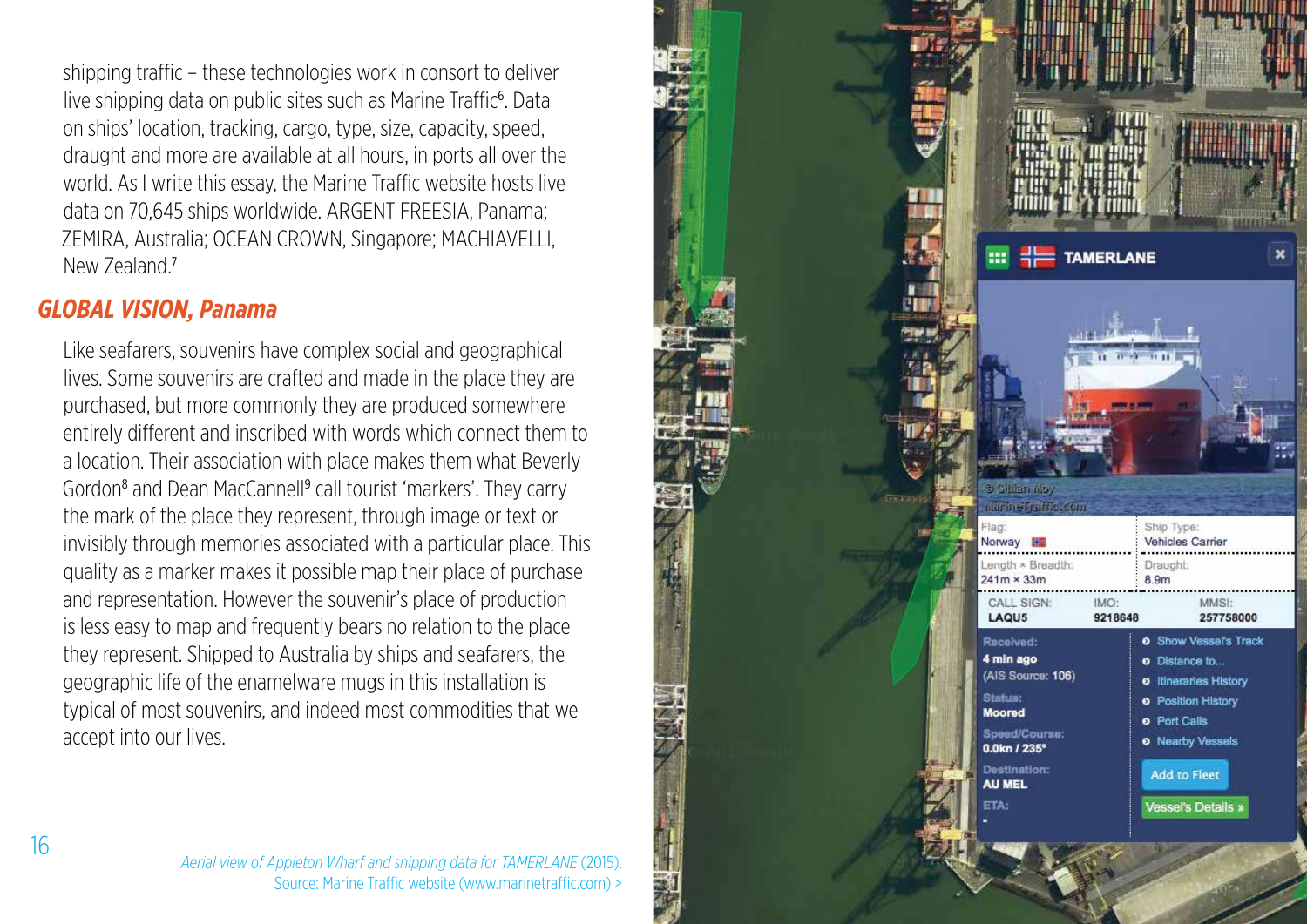## *UNITED SPIRIT, Liberia*

This project reveals more than the obsessive and mesmerising tracking of shipping data. With the relentless flow of information on shipping vessels, cargo and destinations accessible from anywhere in the world – including from my office at an inland Australian university – I ask myself what is the driving force behind my desire to map the mobile life of souvenirs? How might this process of artistic research that uses objects, drawings and mobile phone technology create new journeys and map new connections that cross new bodies of land and sea? My earlier research into the design of communication about natural and cultural heritage focused on John Urry's concept of the 'tourist gaze'10. This is a concept that privileges the eye and the visual over other senses. Recently, and in response to the tourist gaze a 'performance turn' has emerged which emphasises the multi-sensory aspects of the tourism experience through tasting, touching, smelling and hearing. Jonas Larsen explains that the performance turn 'studies the "liveliness" of social life, by highlighting how tourists experience places in multi-sensory ways that involve not only bodily sensations but also affect and various technologies'<sup>11</sup>.

Beyond their representational role, souvenirs also trigger intangible, affective qualities. They offer reminders of journeys and places, new associations with tastes, sounds and people, and thereby become objects which focus and hold memories. This artwork bears witness to and raises awareness of the working 18 lives and journeys of seafarers. It makes visible their role in

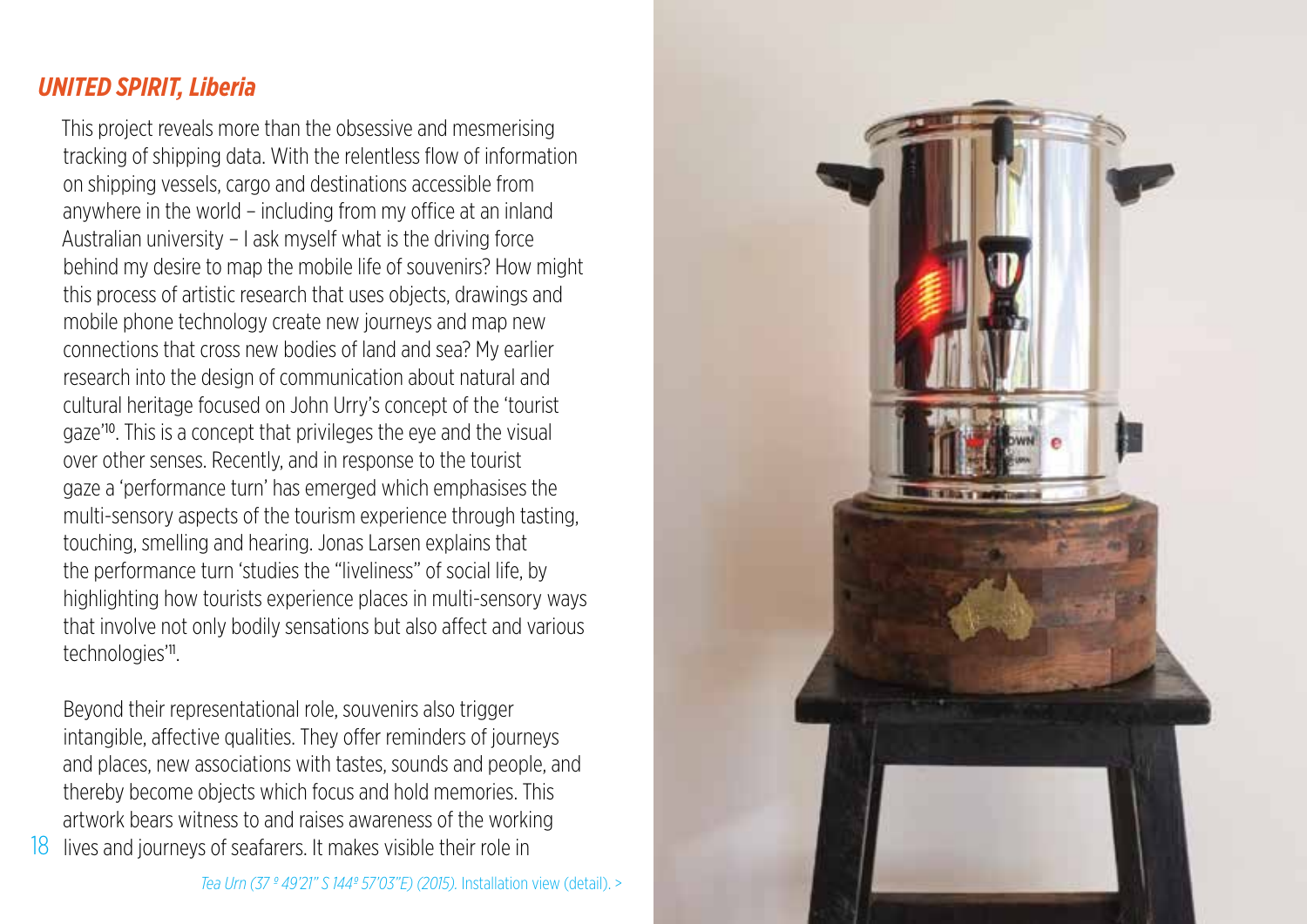transporting commodities, materials and objects to and from Australia's shores. This project is about forging connections between people, people and places and people and objects. Everyday objects such as souvenirs, proposes Susan Stewart, have a 'secret life', which can 'reveal a set of actions and hence a narrativity and history outside the given field of perception'12. This suggests that souvenirs are 'relational objects'13 that forge emotional connections between people and places and sometimes, between places never visited and people who may never meet.

#### *SEA MELODY, Panama*

From the outset this project is concerned with the life of the seafarer and the seafaring souvenir. The souvenir object is gifted with a personal invitation to be 'followed' – to stay connected through ongoing mobile scanning and mapping technologies. Although facilitated by technology, this project revolves around human enterprise. A tea urn marks the centre of the compass. Australian green tea is served in souvenir enamelware mugs and cakes are baked daily from the *Central Cookery Book*. This book is a staple of Australian home cooking and the rituals of welcoming guests. Together, these sensorial gestures flavor the experience of visiting seafarers and infuse their shipping data with a human dimension. I issue an invitation with each souvenir mug of tea. Drink. Journey. Scan. Map. Drink. Journey. Scan. Map. *The sea is all around us.*

© Margaret Woodward, May 2015.



20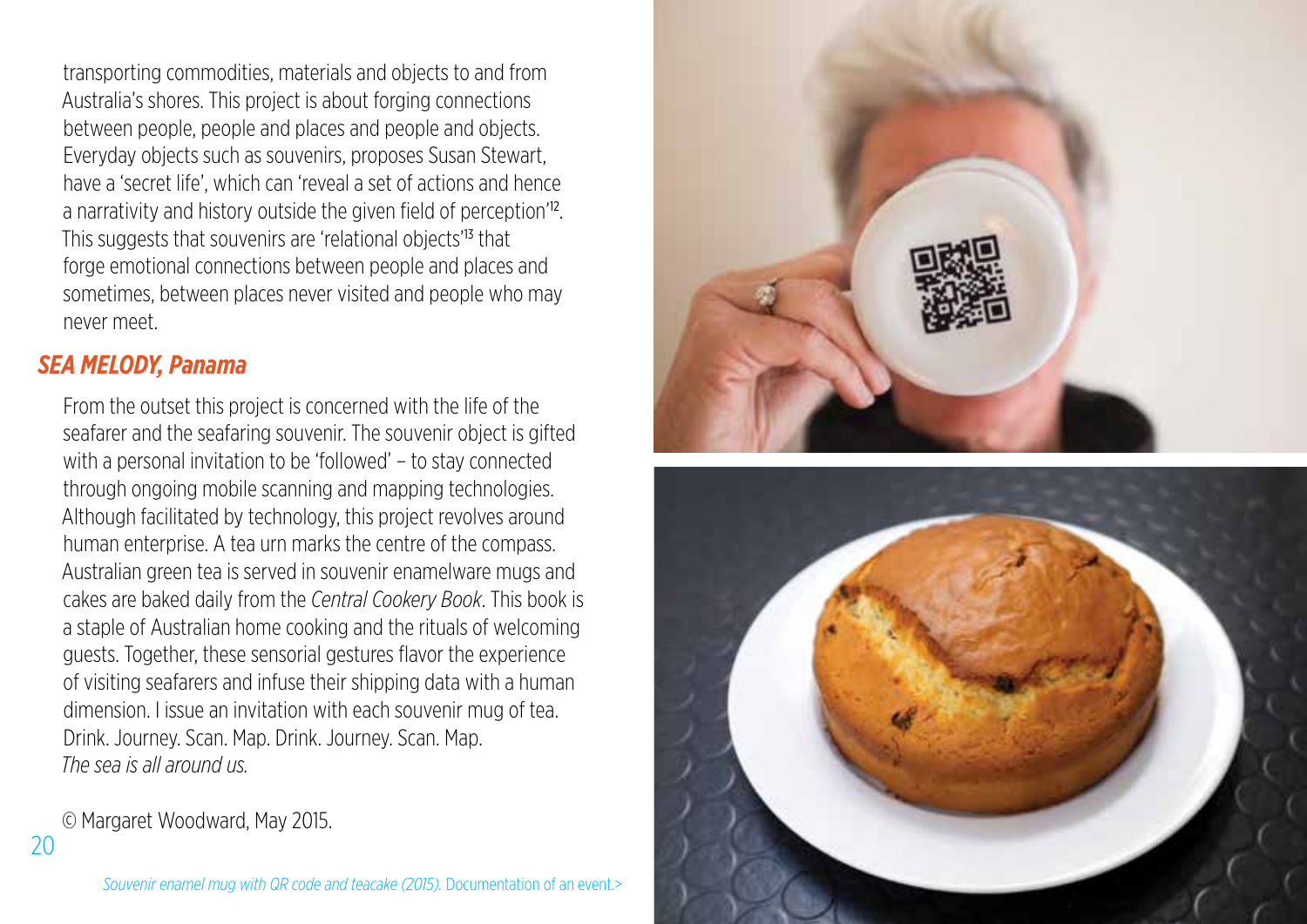## *NOTES*

<sup>1</sup> The concept of rural islands is presented in Woodward, M., Bremner, C. and James M. 2014) *Murray Living: an argument for the future of creative industries in regional communities*. Australian Regional Development Conference, 2014 Albury.

2 Cargo ships in port in Melbourne 21.30 EST 23/04/2015

<sup>3</sup> For a discussion of the end of life of naval vessels and their conversion to souvenirs see Gregson, N., Crang, M. and H. Watkins (2011). "Souvenir salvage and the death of great naval ships." *Journal of Material Culture* 16(3): 301-324.

4 For more information on the *Tourism Telemetry* project visit: www.sensingtheremote.net

5 Gordon, B. 1986. 'The souvenir: messenger of the extraordinary'. *Journal of Popular Culture,* 20:3, p141)

6 www.marinetraffic.com

7 Ships in port in Melbourne 21.47 EST 23/04/2015

8 Gordon, B. Ibid (140-142)

22

9 MacCannell, D. 1976 *The Tourist: A new theory of the leisure class*. New York: Schocken.

10 Urry, J. 2002. *The tourist gaze*. 2nd ed. London: Sage Publications.

11 Larsen 2012, 'Performance, space and tourism'. In Wilson J. (Ed) *The Routledge Handbook of Tourism Technologies.* Abingdon: Routledge, p 67.

12 Stewart, S. 1993. *On Longing: Narratives of the Miniature, the Gigantic, the Souvenir, the Collection.* Baltimore: Duke University Press.

<sup>13</sup> Ramsay, N. 2009. 'Taking-place: refracted enchantment and the habitual spaces of the tourist souvenir', *Social and Cultural Geography,* 10:2, 197-217.